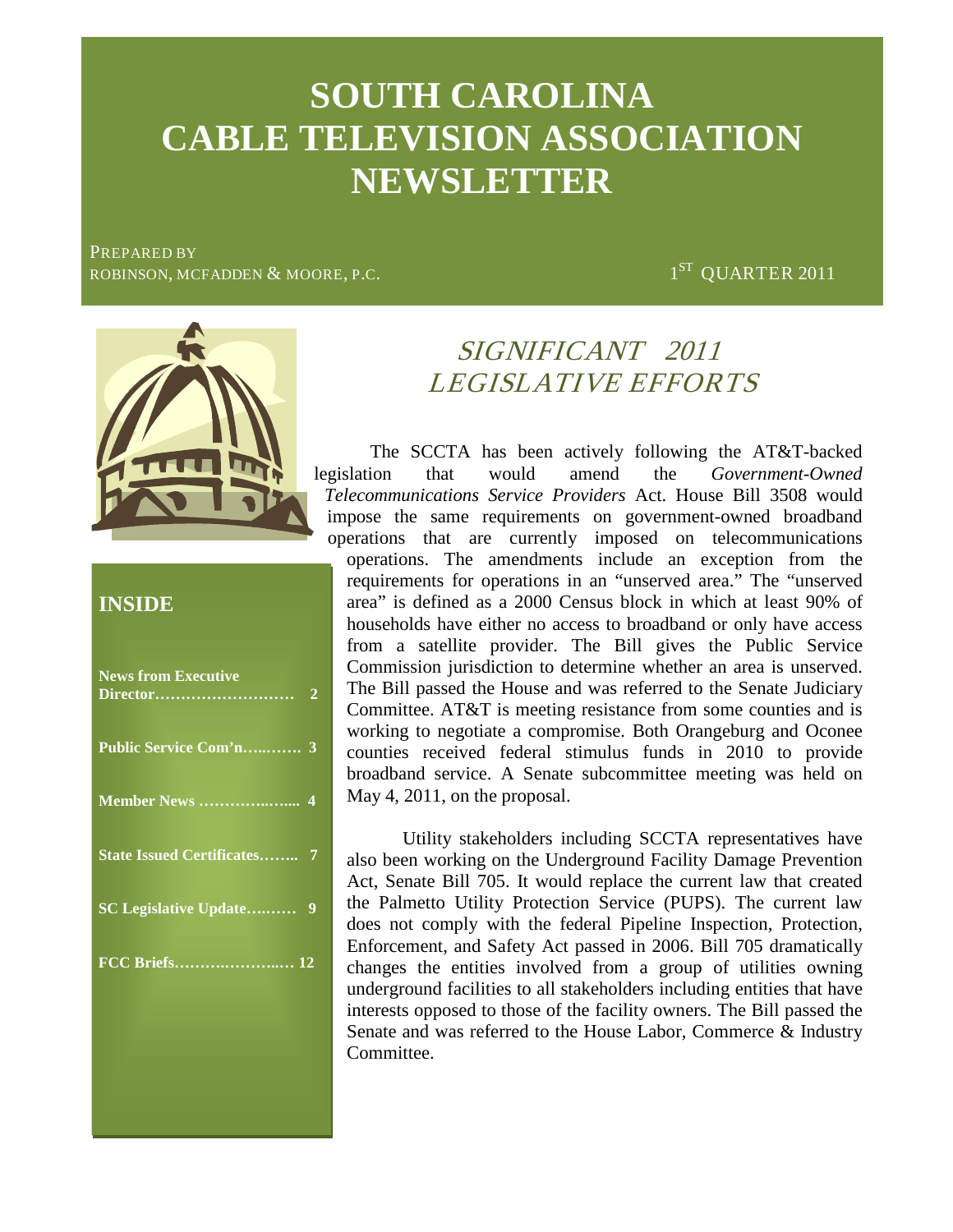

#### *NEWS FROM THE EXECUTIVE DIRECTOR*

The first regular session of the  $119<sup>th</sup>$  SC General Assembly comes to a close next month. When session begins, many times one never knows the issues that will dominate our time and efforts. H3508, the AT&T backed legislation, has certainly been our dominate piece of legislation in 2011. This bill, which imposes the same requirements on governmentowned broadband operations that are currently imposed on telecommunications operations, is still in the compromise stages. Both Orangeburg and Oconee counties, who received federal stimulus funds last year, are the major players objecting to the bill. We are hoping for a hearing in the Senate to move this important bill forward. This association

has consistently maintained that we do not oppose broadband deployment into rural areas, but we strongly object to government funded competition. Time Warner Cable's Dan Jones has worked tirelessly with AT&T to move this bill forward and we certainly commend and appreciate Dan's efforts.

Senate bill 705, which updates South Carolina's Damage Prevention Act, was just sent from the Senate to the House and referred to the Labor, Commerce and Industry Committee. The utility and telecommunications industries met with Carolina's AGC well over a year to work on this compromise. As we have previously discussed, this bill is not perfect but we are not aware of any provision that harms the cable industry.

The 2011 Key Contact Conference is scheduled in Washington DC for May 23 – May 25 and the SC appointments with our congressional delegation have been confirmed. The following cable executives plan to participate in this year's Key Contact: Jack Stanley, Dan Jones, Sam McGill, Tim Gage, Chris McDonald, Bill Watson, Bill Ferry, Rich Strong and John Crowley. This conference is most important and is the annual venue to discuss federal issues affecting SC. Key Contact is also an opportunity to discuss our state's cable industry and its impact on the SC economy and the delegation's constituency.

The SCCTA continues to monitor dozens of bills that either directly or indirectly affect the cable industry. The May  $1<sup>st</sup>$  cross-over date will likely prevent any movement on these bills until the second regular session commences in 2012.

I continue to appreciate each of your efforts as we continue to promote and protect South Carolina's cable industry!

*Ray Sharpe*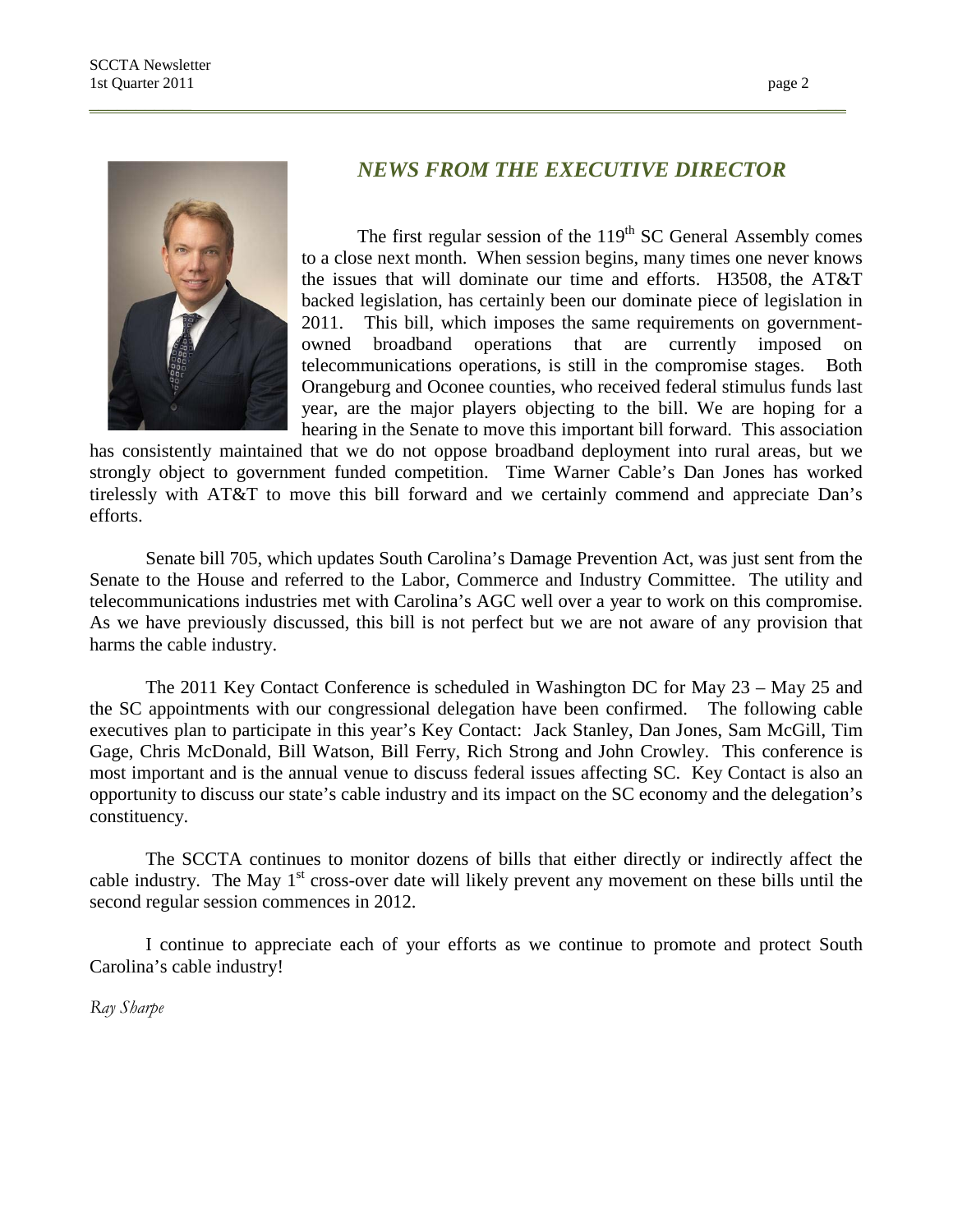## PUBLIC SERVICE COMMISSION

#### **Interim LEC Fund**

On April 18, 2011, the SCCTA filed a petition with the Public Service Commission requesting that it be allowed to intervene in the 1996 docket that established the Interim Local Exchange Carrier ("LEC") Fund. The Interim LEC Fund is an access charge replacement fund established in 1996 under the same legislation that established the S.C. Universal Service Fund (USF). It is collected from companies that have interexchange traffic in South Carolina and is billed on a minutes of use basis. It currently brings in about \$32 million per year. The statute that established the Fund provided for it to be transitioned into the USF.

The SCCTA petition also requested that the Commission address the requirement that the Interim LEC Fund be transitioned into the USF. During the Commission's meeting on May 4, 2011, the Commission granted SCCTA's request to intervene and directed the Staff to schedule oral arguments on consolidating the Interim LEC Fund into the S.C. USF.

#### **Public Service Commission Announcements**

Commissioner Randy Mitchell was appointed to fill the state commission seat on the Universal Service Administrative Company's Board of Directors. The USAC is responsible for operating the federal Universal Service Fund. Commissioner Nikiya Hall was appointed to NARUC's Committee on Energy Resources and the Environment and to the NARUC Subcommittee on Utility Market Access. Commissioner Swain Whitfield was appointed to the NARUC Committee on Gas and Committee on Critical Infrastructure.

#### **What is the proper role of the PSC?**

The S.C. Supreme Court issued a decision on March 28, 2011, in which it discussed several questions about the proper role of the Public Service Commission following the 2004 statutory amendments that altered the structure and responsibilities of the Commission and created the Office of Regulatory Staff. *United Services of South Carolina, Inc. v. S.C. Office of Regulatory Staff*, Supreme Court Opinion No. 26952. The utility sought a rate increase that was challenged by numerous customers during public hearings. The PSC had questions regarding whether capital improvements had been made and the reasonableness of payments made to the Utility's affiliate, Bio-Tech. ORS Staff testified that they verified that the company had made some of the capital improvements. The Commission denied the application for a rate increase finding that customer complaints raised questions as to where the capital improvements and on-going operations programs were implemented and whether they were effective. The company and ORS appealed asking the fundamental question as to whether the Commission can determine that a regulated utility has failed to meet its burden to prove expenditures when ORS has not challenged the expenditures.

When ORS was created, the General Assembly eliminated the Commission from the roles of investigator and auditor and reassigned these roles to ORS. The Supreme Court held that the Commission is the ultimate fact-finder in a ratemaking application. It has the power to independently determine whether an applicant has met its burden of proof. The Commission is not bound by ORS's determination that an expenditure was reasonable and proper for inclusion. The Commission may determineindependent of any party—that an expenditure is suspect and requires further scrutiny.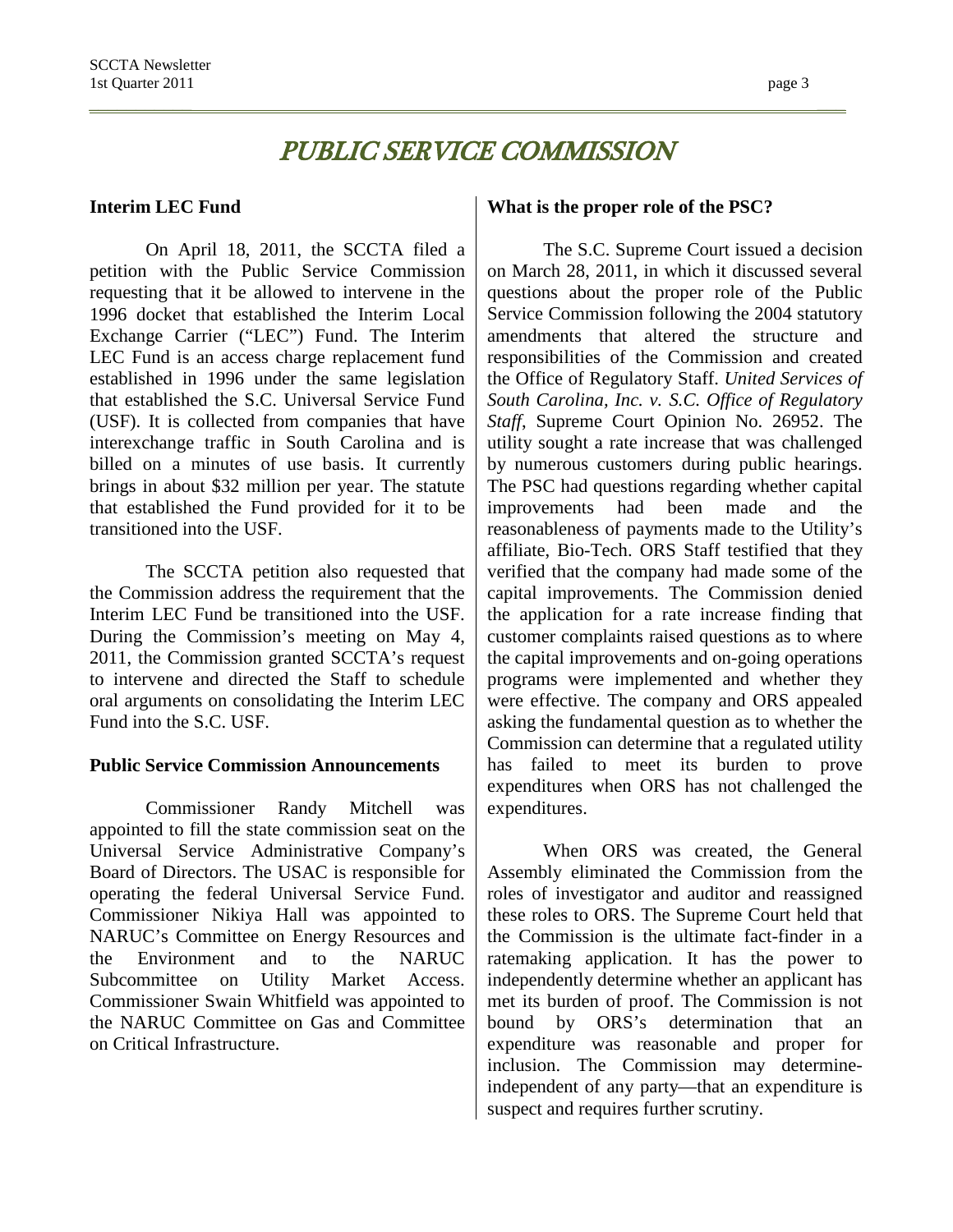## MEMBER NEWS



## **Charleston VP/GM named Trident United Way's 2010 Community Builder of the Year**

Charleston, SC --- Bill Watson, vice president and general manager in Charleston, was named the 2010 Community Builder of the Year by Trident United Way (TUW) after he helped restructure TUW's finances and guide TUW's strategic planning efforts for the next decade.

"It would not be an exaggeration to say that the groundbreaking innovations now in development by Trident United Way would not have been possible without Bill," said Lonnie Carter, President and CEO of Santee Cooper and chair of the Trident United Way board of directors.

Bill Watson is a longtime supporter and volunteer with TUW. As a leadership donor and board member, he helps TUW raise money and identifies initiatives that measurably strengthen the community. On the evening of Feb. 24th, he was honored by TUW for his work developing the organization's strategic plan and improving its financial stability. The plan contained a series of interrelated steps, like establishing basic needs and skills; increasing income, savings and other assets; and sustaining assets. More than 400 people attended the dinner and meeting held at Trident Technical College. Those in attendance were told that the organization met and exceeded its fundraising goal for 2010, raising more than \$10.5 million and that more than 7,000 volunteers participated in 400 projects in the group's annual Day of Caring.



#### **JACOBS ELECTED TO SOUTHEASTERN INSTITUTE FOR WOMEN IN POLITICS**

Mary Anne Jacobs, Senior Director Government Relations for Time Warner Cable was elected to serve on the Board of Directors of the Southeastern Institute for Women in Politics. The Southeastern Institute for Women in Politics is a nonprofit organization and is the only  $501(c)(3)$  in the Southeast that is certified by the Internal Revenue Service to encourage and train women to run for office and become more deeply involved in politics. The **Institute** is a nonpartisan, nonprofit organization training women to win in South Carolina. Jacobs is the Lobbyist Principal for the South Carolina Cable Television Association and is a

member of the Foundation board of directors.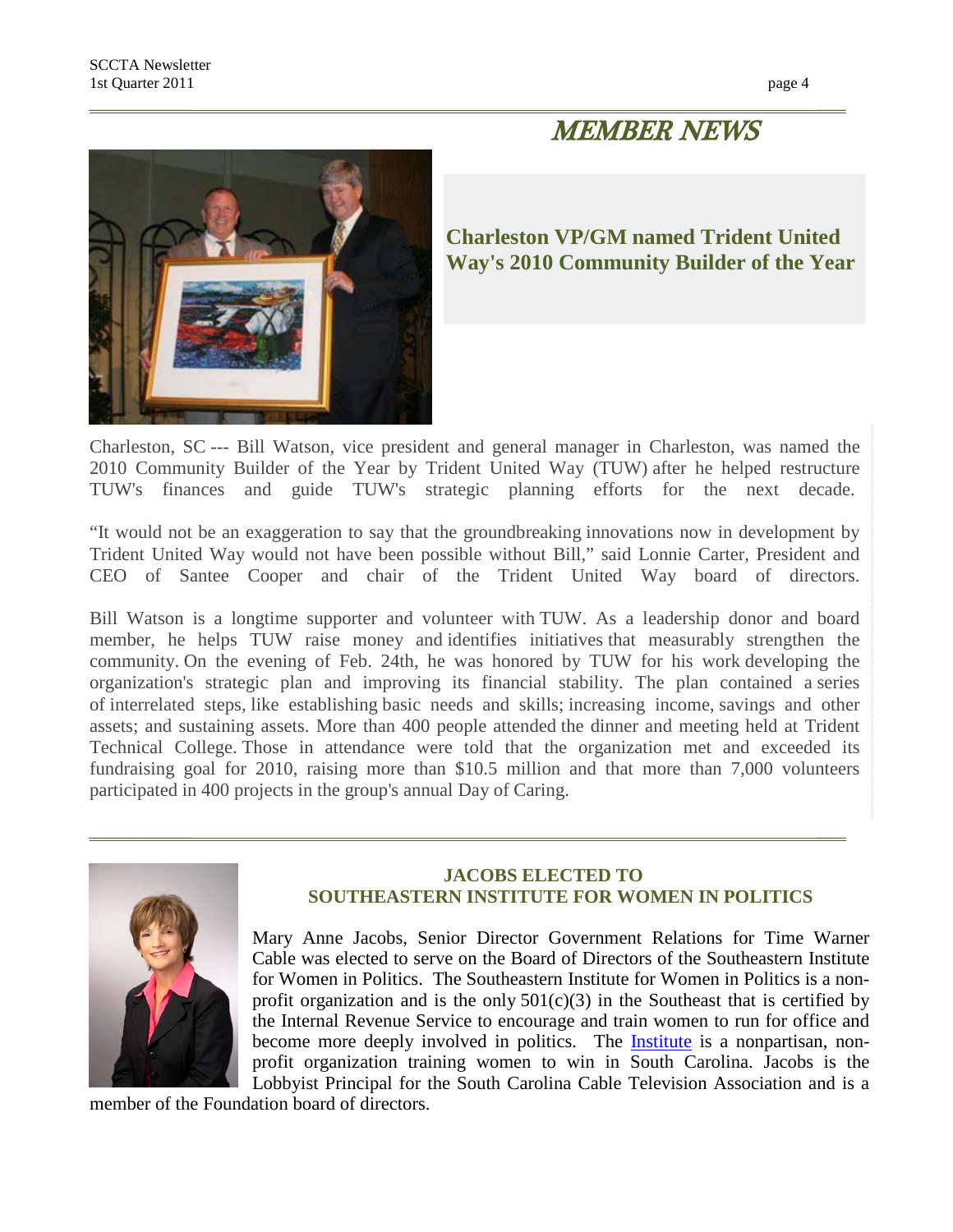## **Charleston Comcast Cares Day 2011….We DO Power Dreams!!!**





*CHARLESTON, SC* – **April 30, 2011** – On Saturday, April 30, more than 200 local Comcast employees and their families and friends volunteered to improve the Jenkins Institute for Children as part of Comcast's "Comcast Cares

Day." At the same time across the country, more than 62,000 Comcast volunteers participated in this annual day of service, which is one of the largest single days of corporate volunteer efforts in the country. South Carolina State Representative Wendell Gilliard was on hand to commemorate the day and rally the volunteers in his district at the Jenkins Institute.

"Comcast is a great corporate citizen, and their team in Charleston has always demonstrated a strong commitment to community service," said State Representative Wendell Gilliard. "It's fitting that Comcast would return to the Jenkins Institute to commemorate a decade of Comcast Cares Days in Charleston. We thank them." This is Comcast's  $10<sup>th</sup>$  Comcast Cares Day. The Jenkins Institute was home to Charleston's first Comcast Cares Day 10 years ago, when Comcast employees and their families and friends together built a softball field for the children of the institute. This year, volunteers were engaged in a campus beautification project of the 93-acre facility, which includes tree trimming; planting shrubs, flowers and other plants; restoring the picnic area, basketball court, volleyball court, softball field and softball dugouts; repairing damaged picnic tables; replacing campus signage; and organizing donated items.

"We could not support the social and economic well being of children and family members in the Charleston community without great corporate citizens like Comcast," said Johanna Martin-Carrington, Executive Director of the Jenkins Institute for Children. "Through Comcast's help, we will enable children and families to become productive and self sufficient."

"We're so honored to partner with the Jenkins Institute for Children to improve our community during our 10th Comcast Cares Day," added Bill Watson, vice president and general manager for Comcast's Charleston market. "I'm grateful to the more than 200 local volunteers who will be donating their time to help make such a big difference in the lives of others."

For the second year, Comcast employees in Charleston were joined by local affiliates of the National Urban League as a national partner of Comcast Cares Day. Since its inception in 2001, Comcast employees, their families and friends have dedicated over 2 million hours of service. The Company has also committed more than \$10 million in grants to organizations nationwide. *(continued on page 6…)*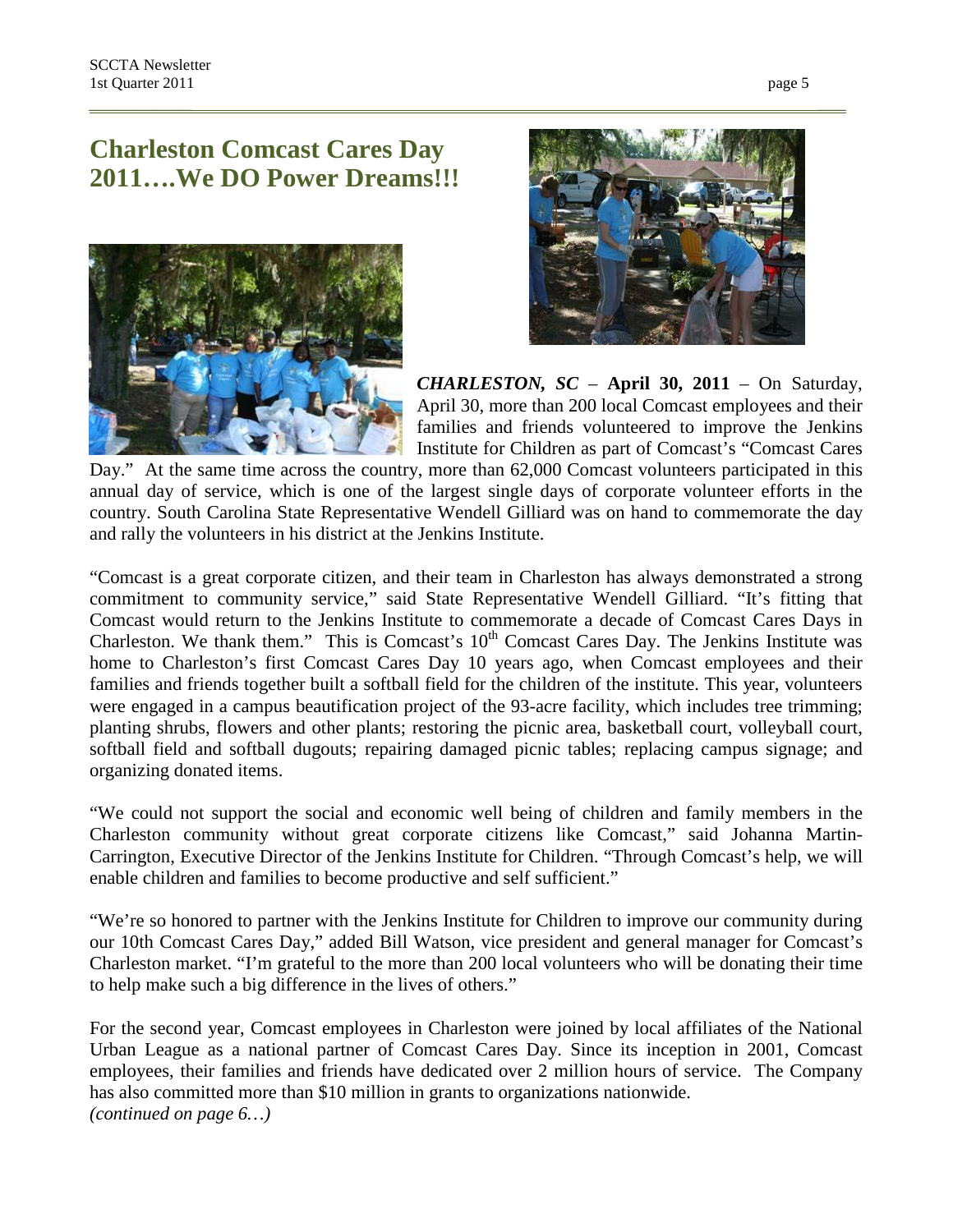#### **Comcast Cares (continued from page 5)**

Comcast Cares Day is one way that Comcast helps to power dreams and demonstrate a year-round commitment to making a difference in the communities it serves. The Comcast Foundation provided grants to local community partner organizations across the country on behalf of each employee and family member who volunteers on Comcast Cares Day. The grants help Comcast's community partners continue their mission of serving the community throughout the year.



The Jenkins Institute has a long and rich history which dates back to its founding in 1891. Today, its mission is to promote and support the social and economic well being of children, families, and individuals to enable them to become productive and self sufficient persons in their communities.

At the same time across the country, more than 62,000 Comcast volunteers will participate in this annual day of service, which is one of the largest single days of corporate volunteer efforts in the country. Since its inception in 2001,

nearly 300,000 Comcast employees, their families and friends have dedicated over 2 million hours of service. The Company has also committed more than \$10 million in grants to organizations nationwide. Comcast Cares Day is one way that Comcast helps to power dreams and demonstrate a year-round commitment to making a difference in the communities it serves.

#### **ATLANTIC BROADBAND CUSTOMERS GET FREE PHONE CALLS TO JAPAN IN THE WAKE OF EARTHQUAKE AND TSUNAMI**

AIKEN, SC, March 21, 2011 — All Atlantic Broadband phone customers in South Carolina – both residential and business – will get free phone calling to Japan in the wake of the earthquake and tsunami, the company announced today. "Offering free phone calls is the least we can do to support customers whose family, friends or business colleagues in Japan may have been affected by this tragedy," said Sam McGill, Atlantic Broadband Vice President and General Manager. "Not knowing how those we care about are faring in the wake of such a massive crisis can be very frightening. We hope Atlantic Broadband phone service can help serve as a lifeline to those in need."

The free phone call policy will be in effect at least through the end of this month, and will be retroactive to March 11, the day of the earthquake and subsequent tsunami. Atlantic Broadband customers need do nothing to take advantage of the free calling to Japan. Charges for calls will be waived automatically on their bills. Operator-assisted or directory assistance calls to Japan will be charged at the normal rate. Atlantic Broadband serves 21,000 South Carolina customers in Aiken, Barnwell, Bamberg and Allendale counties. A privately held company ranked as one of the 20 largest cable operators in the United States, Atlantic Broadband is headquartered in Quincy, Massachusetts. It has over 700 employees and 286,000 customers located in four operating regions: central Pennsylvania, Miami Beach, Maryland/Delaware and South Carolina. Additional information is available at [www.atlanticbb.com.](http://www.atlanticbb.com/)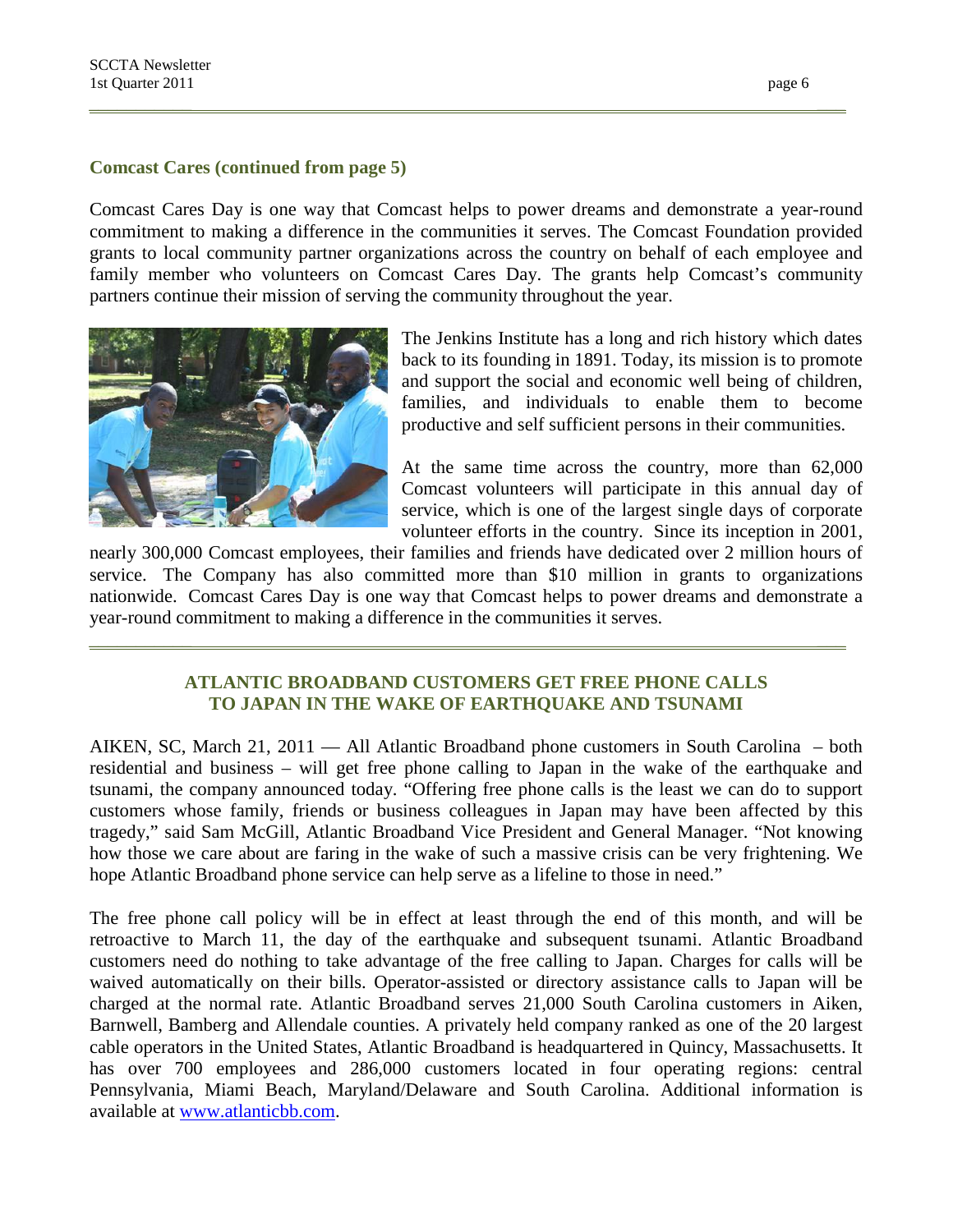#### **STATE-ISSUED CERTIFICATES OF FRANCHISE AUTHORITY**

On November 4, 2011, AT&T filed an application to amend its state-issued certificate of franchise authority to include the following areas: Belton, Cheraw, Edisto Beach, Isle of Palms, Seabrook Island, Six Mile, Sullivan's Island, West Pelzer, Chesterfield County, Colleton County, and Fairfield County. As of April 29, 2011, the South Carolina Secretary of State has issued the following certificates of franchise authority. Changes from the last newsletter are highlighted in red:

|                                                                 | Denmark, Fairfax, Jackson, New Ellenton, Snelling, Williston                                                                                                                                                                                                                                                                                                                                                                                                                                                                                                                                                                                                                                                                                                                                                                                                                                        |
|-----------------------------------------------------------------|-----------------------------------------------------------------------------------------------------------------------------------------------------------------------------------------------------------------------------------------------------------------------------------------------------------------------------------------------------------------------------------------------------------------------------------------------------------------------------------------------------------------------------------------------------------------------------------------------------------------------------------------------------------------------------------------------------------------------------------------------------------------------------------------------------------------------------------------------------------------------------------------------------|
| BALDWIN COUNTY INTERNET/<br>DSSI SERVICE, LLC                   | Beaufort County, Charleston County, Greenville, Greenville County                                                                                                                                                                                                                                                                                                                                                                                                                                                                                                                                                                                                                                                                                                                                                                                                                                   |
| BELLSOUTH TELECOMMUNICATIONS,<br>INC. d/b/a AT&T SOUTH CAROLINA | Anderson, Anderson County, Arcadia Lakes, Bamberg County, Berkeley County,<br>Blythewood, Calhoun County, Camden, Cayce, Central, Chapin, Charleston,<br>Charleston County, Cherokee County, Clemson, Clover, Columbia, Cordova,<br>Dorchester County, Duncan, Easley, Elgin, Folly Beach, Forest Acres, Fountain Inn,<br>Gaffney, Gaston, Goose Creek, Greenville, Greenville County, Greer, Hanahan,<br>Hollywood, Irmo, James Island, Kiawah Island, Kershaw County, Laurens, Lexington<br>County, Liberty, Lincolnville, Little Mountain, Lyman, Mauldin, McConnells, Mount<br>Pleasant, Newberry, North Charleston, Oconee County, Orangeburg, Orangeburg<br>County, Pickens, Pickens County, Pine Ridge, Ravenel, Reidville, Richland County,<br>Seneca, Spartanburg, Spartanburg County, Springdale, Summerville, Travelers Rest,<br>Walhalla, West Columbia, Williamston, York, York County |
| BERKELEY CABLE TV, INC                                          | Berkeley County, Charleston, Goose Creek, Harleyville, Jamestown, Moncks Corner,<br>North Charleston, St. Stephens                                                                                                                                                                                                                                                                                                                                                                                                                                                                                                                                                                                                                                                                                                                                                                                  |
| d/b/a FAMILY VIEW CABLEVISION                                   |                                                                                                                                                                                                                                                                                                                                                                                                                                                                                                                                                                                                                                                                                                                                                                                                                                                                                                     |
| CAROLINA TELECOM SERVICES Hickory Grove, Sharon                 |                                                                                                                                                                                                                                                                                                                                                                                                                                                                                                                                                                                                                                                                                                                                                                                                                                                                                                     |
|                                                                 |                                                                                                                                                                                                                                                                                                                                                                                                                                                                                                                                                                                                                                                                                                                                                                                                                                                                                                     |
|                                                                 | CHARTER COMMUNICATIONS, LLC Abbeville, Anderson County, Chesnee, Clinton, Duncan, Easley, Greer, Greenville,<br>Greenville County, Honea Path, Laurens, Mauldin, Newberry County, Oconee County,<br>Pelzer, Pickens County, Reidville, Salem, Six Mile, Spartanburg, Spartanburg County,<br>Starr, Travelers Rest, Union, West Pelzer, Whitmire, Woodruff                                                                                                                                                                                                                                                                                                                                                                                                                                                                                                                                           |
|                                                                 | CHESNEE COMMUNICATIONS Cherokee County, Chesnee, Spartanburg County                                                                                                                                                                                                                                                                                                                                                                                                                                                                                                                                                                                                                                                                                                                                                                                                                                 |
| CHESTER COMMUNICATIONS, LLC                                     |                                                                                                                                                                                                                                                                                                                                                                                                                                                                                                                                                                                                                                                                                                                                                                                                                                                                                                     |
|                                                                 | Hampton County, Hanahan, Isle of Palms, James Island, Mount Pleasant, Sullivan's<br>Island, Summerville                                                                                                                                                                                                                                                                                                                                                                                                                                                                                                                                                                                                                                                                                                                                                                                             |
|                                                                 | COMCAST OF GEORGIA/SC II Beaufort County, Charleston, Edisto Beach, Hampton County, Hollywood, Meggett,<br>Mount Pleasant, Town of Seabrook Island                                                                                                                                                                                                                                                                                                                                                                                                                                                                                                                                                                                                                                                                                                                                                  |
| COMCAST OF GEORGIA/SC INC                                       | Aiken County, Burnettown, Hampton County, North Augusta                                                                                                                                                                                                                                                                                                                                                                                                                                                                                                                                                                                                                                                                                                                                                                                                                                             |
| COMCAST OF THE SOUTH                                            | Calhoun Falls, Prosperity                                                                                                                                                                                                                                                                                                                                                                                                                                                                                                                                                                                                                                                                                                                                                                                                                                                                           |
| ELK COMMUNICATIONS, LLC                                         | Gaston, Lexington County, Swansea                                                                                                                                                                                                                                                                                                                                                                                                                                                                                                                                                                                                                                                                                                                                                                                                                                                                   |
| FALCON VIDEO COMMUNICATIONS                                     | Beaufort, Beaufort County, Port Royal                                                                                                                                                                                                                                                                                                                                                                                                                                                                                                                                                                                                                                                                                                                                                                                                                                                               |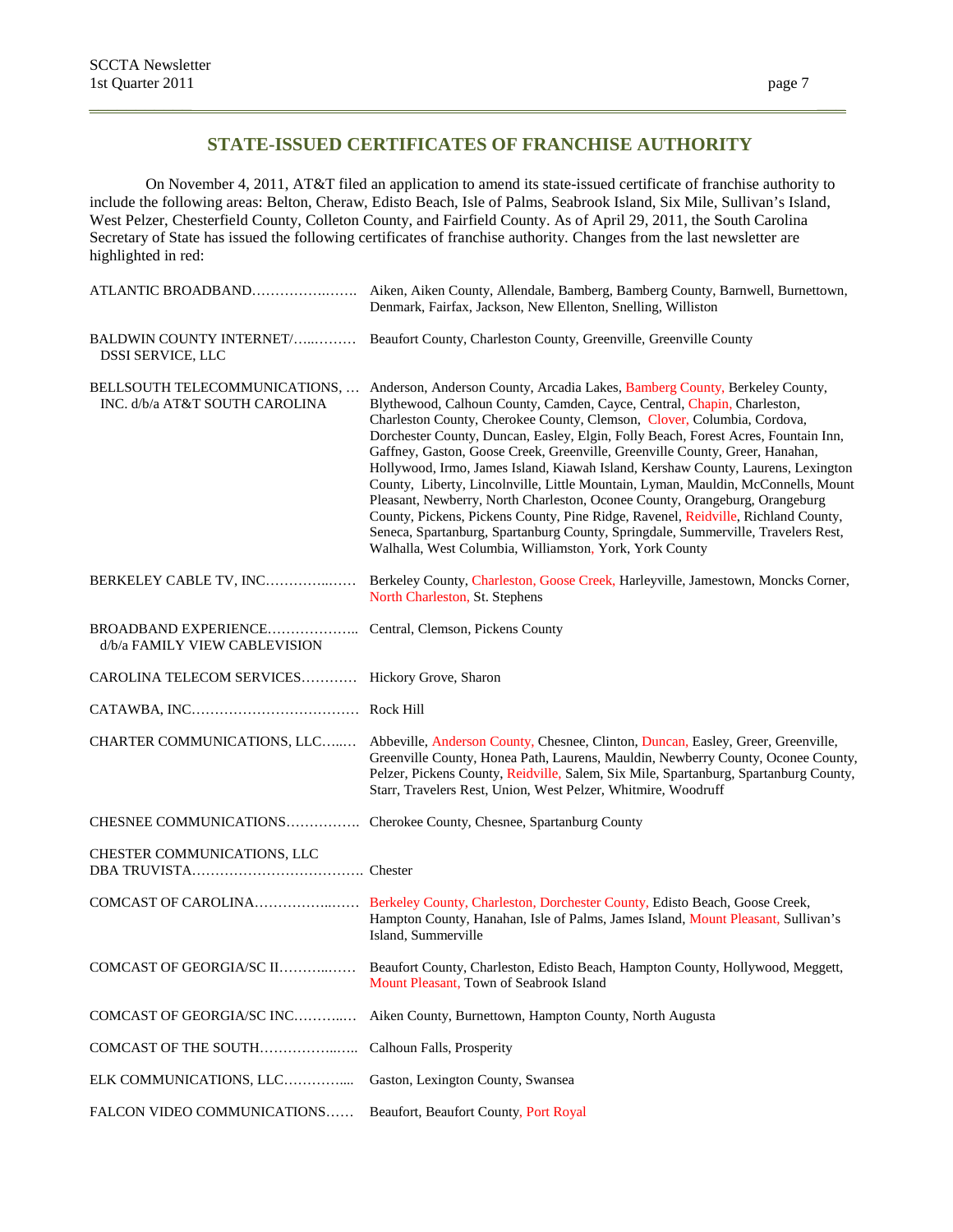## **State-Issued Certificates of Franchise Authority** *continued…*

| FARMERS TELEPHONE<br><b>COOPERATIVE</b>                                       | Andrews, Clarendon County, Coward, Florence County, Georgetown County,<br>Greeleyville, Lane, Lee County, Lynchburg, Mayesville, Paxville, Pinewood, Scranton,<br>Sumter, Sumter County, Turbeville, Williamsburg County                                                                                                                                                         |
|-------------------------------------------------------------------------------|----------------------------------------------------------------------------------------------------------------------------------------------------------------------------------------------------------------------------------------------------------------------------------------------------------------------------------------------------------------------------------|
| FTC DIVERSIFIED SERVICES, INC                                                 | Bishopville, Clarendon County, Florence County, Georgetown County, Kingstree, Lake<br>City, Lee County, Manning, Olanta, Summerton, Sumter, Sumter County,<br>Williamsburg County                                                                                                                                                                                                |
| GREAT FALLS CABLEVISION, INC<br>d/b/a TRUVISTA                                | Town of Great Falls                                                                                                                                                                                                                                                                                                                                                              |
| HARGRAY CATV CO., INC                                                         | Bluffton, Estill, Hampton, Hardeeville, Hilton Head Island, Jasper County                                                                                                                                                                                                                                                                                                        |
| Transferred its certificate to Berkeley Cable<br>TV, Inc. on January 24, 2011 | Charleston, Goose Creek, North Charleston                                                                                                                                                                                                                                                                                                                                        |
| HORRY TELEPHONE COOPERATIVE                                                   | Conway, Surfside Beach                                                                                                                                                                                                                                                                                                                                                           |
| HPI ACQUISITION CO., LLC                                                      | Anderson, Anderson County, Due West                                                                                                                                                                                                                                                                                                                                              |
| KNOLOGY OF CHARLESTON, INC                                                    | City of Charleston, Charleston County, Dorchester County, Hanahan, North<br>Charleston, Summerville                                                                                                                                                                                                                                                                              |
| MANAGED SERVICES INC                                                          | Berkeley County, Horry County, Jasper County, Richland County                                                                                                                                                                                                                                                                                                                    |
| METROCAST COMMUNICATIONS<br>OF MISSISSIPPI, LLC                               | Marlboro County, McColl                                                                                                                                                                                                                                                                                                                                                          |
| NORTHLAND CABLE TELEVISION                                                    | Laurens County, Pendleton, Pickens County, Seneca, West Union                                                                                                                                                                                                                                                                                                                    |
| PALMETTO CABLE TV, LLC                                                        | Fort Mill, Lancaster County                                                                                                                                                                                                                                                                                                                                                      |
| PALMETTO RURAL TELEPHONE<br>COOPERATIVE, INC.                                 | Bamberg County, Colleton County, Cottageville, Lodge, Smoaks, Walterboro,<br>Williams                                                                                                                                                                                                                                                                                            |
| PASSPORT COMMUNICATIONS                                                       | Fort Mill                                                                                                                                                                                                                                                                                                                                                                        |
| PINE TREE CABLEVISION                                                         | Aiken County, Bamberg County, Barnwell County, Bethune, Cottageville, Gaston,<br>Jefferson, Kershaw County, Lamar, McBee, Orangeburg County, Perry, Salley,<br>Wagener                                                                                                                                                                                                           |
| PBT COMMUNICATIONS                                                            | Gilbert, Lexington, Lexington County, Monetta, Pelion, Summit, Wagener                                                                                                                                                                                                                                                                                                           |
| RST COMMUNICATIONS, INC                                                       | Gaffney                                                                                                                                                                                                                                                                                                                                                                          |
| TECHCORE CONSULTANTS II                                                       | Bowman, Dorchester County, Earhardt, Eutawville, Holly Hill, Orangeburg County                                                                                                                                                                                                                                                                                                   |
| TELECOMMUNICTIONS MANAGEMENT<br>LLC, DBA NEWWAVE COMMUNICATIONS Pageland      |                                                                                                                                                                                                                                                                                                                                                                                  |
| TIME WARNER CABLE, LLC                                                        | Andrews, Charleston County, Georgetown County, Summerville                                                                                                                                                                                                                                                                                                                       |
| TIME WARNER ENTERTAINMENT<br><b>ADVANCE/NEWHOUSE PRTSHP</b>                   | Calhoun County, Cayce, Columbia, Conway, Florence County, Forest Acres,<br>Georgetown County, Hemingway, Irmo, Lane, Lee County, Lexington, Lexington<br>County, Myrtle Beach, Myrtle Beach Air Force Base, Orangeburg, Orangeburg County,<br>Pamplico, Pine Ridge, Quinby, Richland County, South Congaree, Springdale, Surfside<br>Beach, Sumter, Sumter County, West Columbia |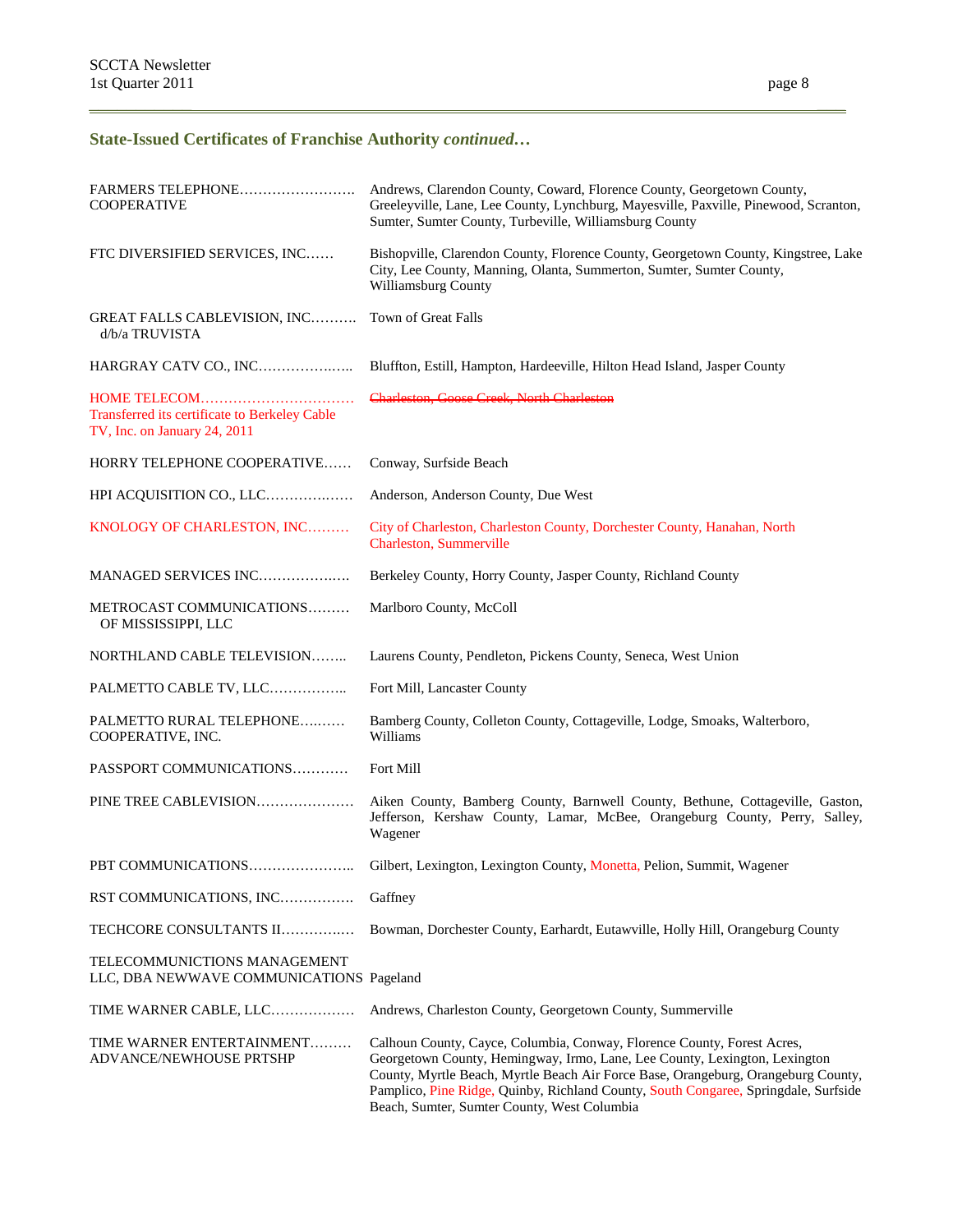#### **State-Issued Certificates of Franchise Authority** *continued…*

| TIME WARNER ENTERTAINMENT<br>ADVANCE/NEWHOUSE PTRSHP Clover, Fort Mill, York County<br>-CHARLOTTE DIVISION |                                                                                                                                                                                                |
|------------------------------------------------------------------------------------------------------------|------------------------------------------------------------------------------------------------------------------------------------------------------------------------------------------------|
| TIME WARNER NY CABLE, LLC                                                                                  | Bishopville, Bluffton, Darlington County, Dillon County, Georgetown County, Goose<br>Creek, Hardeeville, Hilton Head, Jasper County, Lakeview, Marion County, McBee,<br>Moncks Corner, Nichols |
| VIDEO VISION. INC                                                                                          | Fort Lawn, Heath Springs, Kershaw, Lancaster County                                                                                                                                            |
|                                                                                                            | Berkeley County, Columbia, Dorchester County, Greenville, Greenville County, Horry<br>County, Myrtle Beach, Summerville                                                                        |

## SOUTH CAROLINA LEGISLATIVE UPDATE

The first session of the General Assembly convened on January 11, 2011. Following is a list of bills of interest that have been introduced since the last newsletter:



#### **Senate Bill 460 / House Bills 3044, 3270– Angel Investment Act of 2011**

This Act is intended to encourage individual investors to invest in early stage, high-growth, job-creating businesses; enlarge the number of high quality, high paying jobs within the State; expand the economy; and support businesses seeking to commercialize technology invented in SC's institutions of higher learning. An angel investor is entitled to a nonrefundable state income tax credit. Senate Finance Committee.

#### **Senate Bill 478 – Unemployment Trust Fund**

This bill modified the method of computing contributions to the unemployment trust fund. Senate Favorable Report from Commerce & Industry Committee.

#### **Senate Bill 483 / House Bill 3508 – Government Owned Communications Service Providers**

See article on first page.

#### **Senate Bill 532 / House Bill 4043 – Drug Test**

Suspends the unemployment benefits of a person who fails a drug test for prospective employment. House Judiciary Committee.

#### **Senate Bill 561 / House Bill 3595 – Statement of Economic Interest**

This bill increases the disclosures required to be made on statements of economic interest. Senate Judiciary Committee.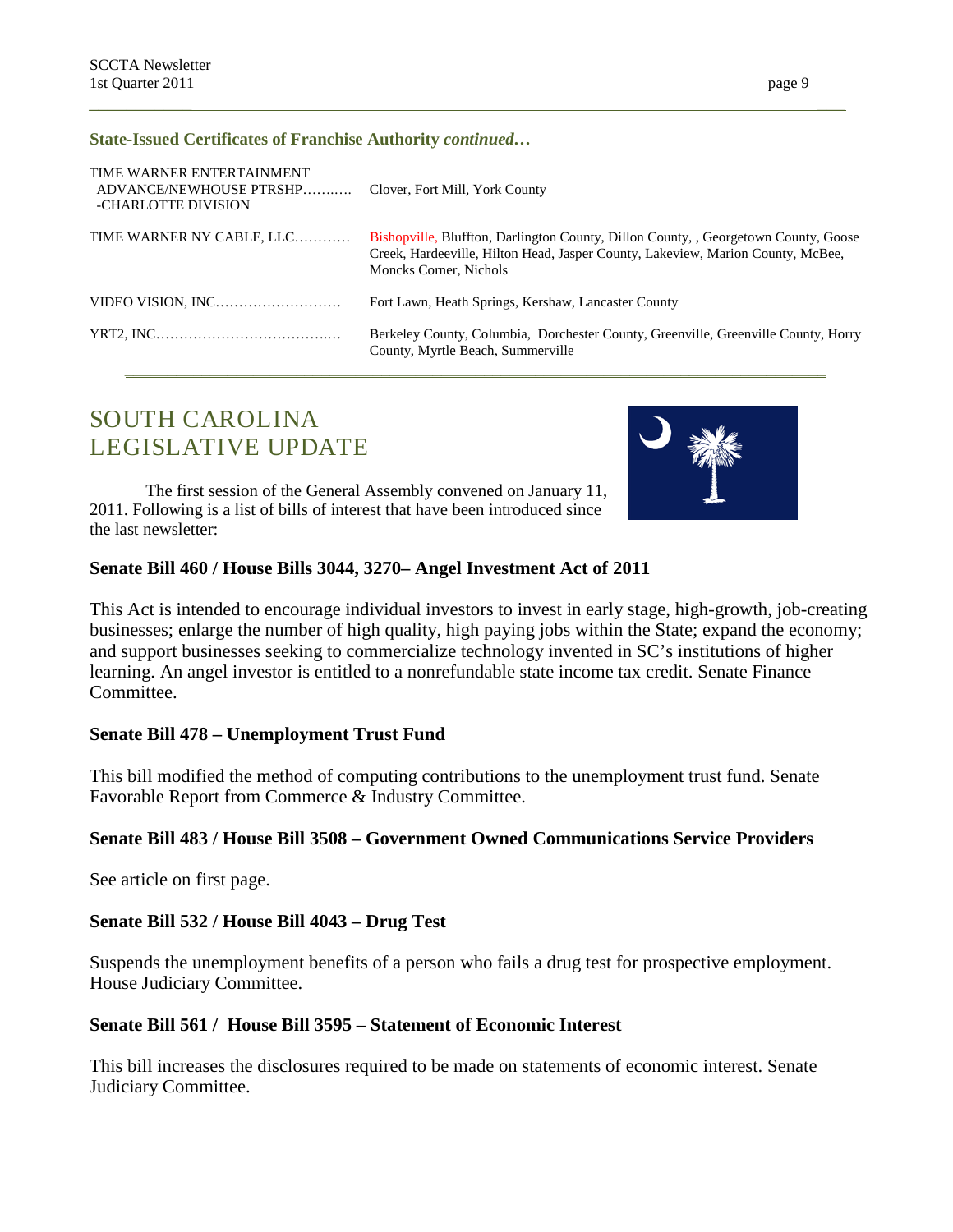### **Legislative Update (continued)**

### **Senate Bill 591 / House Bill 3540 – Tax Credit for Employers**

Allows a tax credit for employers hiring an unemployed individual receiving unemployment compensation benefits. House Ways & Means Committee.

#### **Senate Bill 669 / House Bill 3573 – Lobbyists**

Increases filing fee for registration of lobbyists & lobbyists' principals. House Judiciary Committee.

## **Senate Bill 670 / House Bill 3183 – Lobbyists Registration**

Lobbyists or lobbyists' principles cannot continue to be registered until they comply with reporting requirements and pay any late filing fees. Senate Judiciary Committee.

#### **Senate Bill 690 – Income and Corporate License Fees**

This bill extends the repeal date for the exemption from levying of income taxes on certain distribution facilities meeting certain criteria until January 1, 2016. Senate Finance Committee.

#### **Senate Bill 694 / House Bill 4127– Employee Discrimination**

This bill amends the remedies for employees charging discrimination to provide for referral to the U.S. Dept. of Labor. House Judiciary Committee.

#### **Senate Bill 715, 716, 783, & 784 – Exemptions Repeal Committee**

Creates the Exemptions Repeal Committee and requires the Office of Economic Research to divide the sales tax exemptions into 5 groups and randomly select an order for the repeal of one group per year until all groups are repealed. It would also reduce the state sales tax rate each year for five years.

#### **Senate Bill 756 – Business License Fees**

Requires local governing bodies to assess and collect business license fees annually on a calendar year basis. Senate Finance Committee.

#### **Senate Bill 778 – PSC Regulation – Prepaid Local Exchange Service**

Modifies Reg. 103-607 to require telephone utilities providing residential service to file a bond if the utility has not invested at least \$5 million in facilities. House Labor, Commerce, & Industry Committee.

#### **Senate Bill 786 – Taxation Realignment Commission**

The Commission would be comprised of the same members as the original TRAC group and would issue a report no later than March 15, 2012, considering sales and use tax exemptions or limitations to be retained. Senate Finance Committee.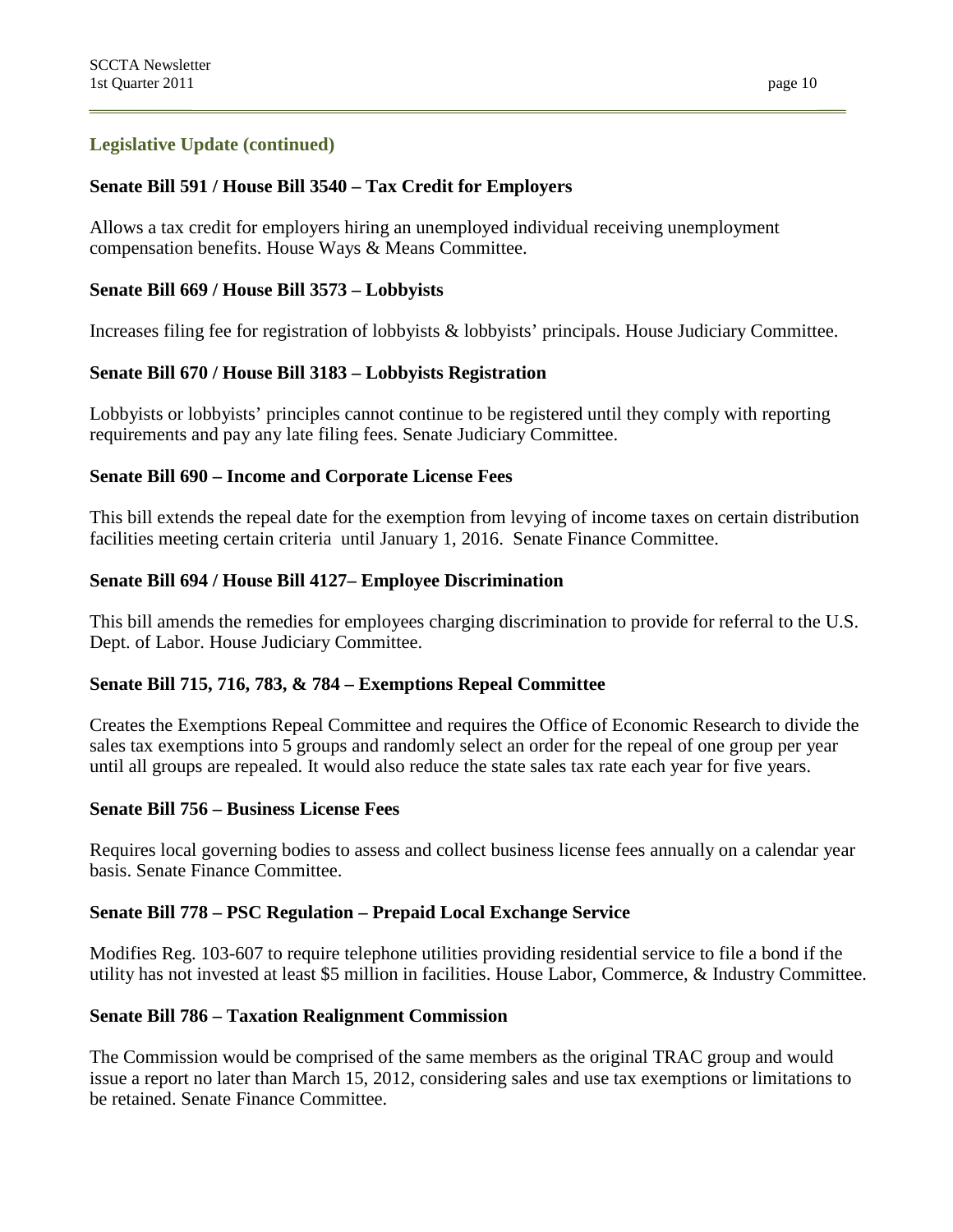## **Legislative Update (continued)**

#### **Senate Bill 830 – Employer Verification ID**

A worker is not eligible to receive a driver's license or identification card if the worker's only proof of identification is a matricula consular card or similar document. Senate Judiciary subcommittee.

### **House Bill 3489 – Lobbyists Principals**

Lobbyists' principals are prohibited from making a campaign contribution to a member of the General Assembly or a statewide constitutional officer from December  $31<sup>st</sup>$  through June  $1<sup>st</sup>$  of the calendar year immediately following. House Judiciary Committee.

#### **House Bill 3542 – Cell Phones**

Illegal to use a cell phone while operating motor vehicle. House Judiciary Committee.

#### **House Bill 3658 – Employer Free Speech Act**

Employer is not required to post notices informing employees of their rights under the National Labor Relations Act. House debate.

#### **House Bill 3686 – Caller Identification & Social Media Fraud**

Creates offense of unlawfully altering the identification of a caller's number or social media identity. House Judiciary Committee.

## **House Bill 3720 – Job Tax Credits Definitions**

Revises requirements of a qualifying service-related facility and technology intensive facility and provides exemptions from state corporate income tax when a corporation establishes or expands a national corporate headquarters under certain circumstances. Senate Finance Committee.

#### **House Bill 3779 – Bill Wylie Entrepreneurship Act**

Would create the Angel Investment Act of 2011granting a nonrefundable state income tax credit for a qualified investment in a business start-up company. Senate Finance Committee.